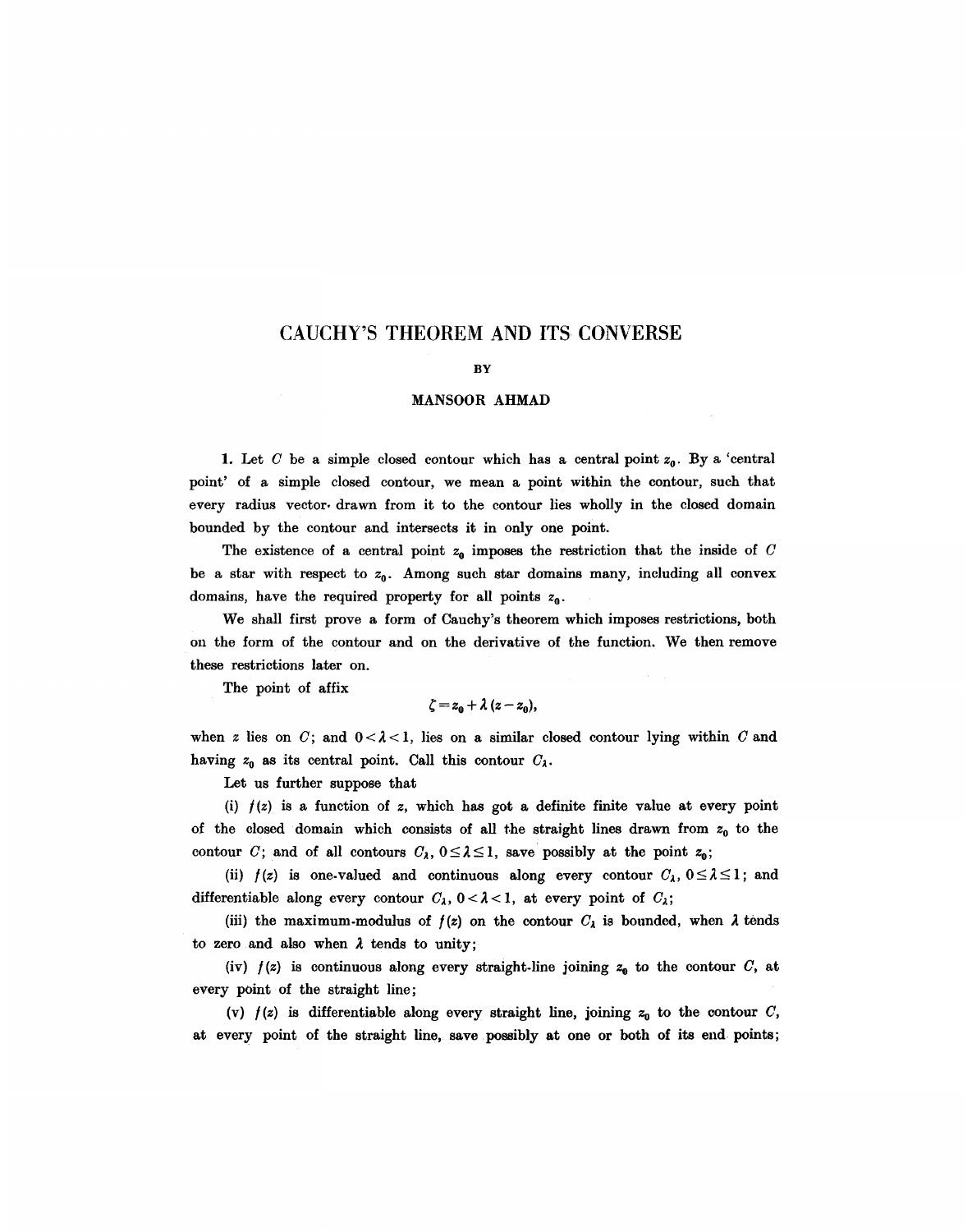## 16 MANS00R AHMAD

(vi) the derivative of  $f(\zeta)$ , at any point  $\zeta$  of the contour  $C_{\lambda}$ , is the same whether taken along  $C_{\lambda}$  or along the straight line joining  $\zeta$  to  $z_0$ ;

(vii) the derivative of  $f(\zeta)$ , at the point  $\zeta$ , taken along the straight line passing through  $\zeta$  and  $z_0$  is uniformly bounded with respect to z and  $\lambda$ , when z lies on C and  $\lambda$  lies in any closed interval  $(\lambda_1, \lambda_2), 0 < \lambda_1 < \lambda_2 < 1$ .

Then

$$
\int\limits_C f(z)\,dz=0.
$$

**Proof.** We define the Lebesgue integral of a function  $f(z)$ , round a simple closed contour  $C$ , by the relation

$$
\int\limits_{C} f(z) dz = \int\limits_{t_*}^T \operatorname{Re} z f(z) dt + i \int\limits_{t_*}^T \operatorname{Im} z f(z) dt,
$$

where  $z$  is a function of a real parameter  $t$ , when  $z$  lies on  $C$ ; and the two integrals on the right-hand side are Lebesgue integrals.

Now, if  $\lambda_1$  and  $\lambda_1 + h_1$  be any two points in the open interval (0, 1), by the condition (vii) there exists a positive number M, depending only on  $\lambda_1$  and  $h_1$ , such that  $|f'(\zeta)| < M$ , when  $\lambda$  lies in the closed interval whose end-points are  $\lambda_1$  and  $\lambda_1 + \lambda_1$ ,  $f'(\zeta)$  being the derivative of  $f(\zeta)$  along the contour  $C_{\lambda}$ .

Therefore, by the Fundamental theorem of the Lebesgue integration, we have

$$
\left|\frac{f(z_0+(\lambda_1+h)(z-z_0))-f(z_0+\lambda_1(z-z_0))}{h}\right|=\left|\frac{1}{h}\int_{z_0+\lambda_1(z-z_0)}^{z_0+(\lambda_1+h)(z-z_0)}f'(\zeta)\,d\zeta\right|
$$

when  $\lambda_1 + h$  lies in the closed interval whose end-points are  $\lambda_1$  and  $\lambda_1 + h_1$ ; and z lies on  $C$ . The path of integration is a straight line; and  $l$  is the greatest distance of the point  $z_0$  from C. By the condition (v), we have

$$
\lim_{h\to 0}\frac{f(z_0+(\lambda_1+h)(z-z_0))-f(z_0+\lambda_1(z-z_0))}{h}=(z-z_0)f'(z_0+\lambda_1(z-z_0))
$$

when z lies on C.

Consequently, applying Lebesgue's convergence theorem to the real and imaginary parts of the following integral on the left-hand side, we can easily show that

$$
\lim_{h \to 0} \int_{C} \frac{f(z_0 + (\lambda_1 + h)(z - z_0)) - f(z_0 + \lambda_1(z - z_0))}{h} dz = \int_{C} (z - z_0) f'(z_0 + \lambda_1(z - z_0)) dz, \quad (B)
$$

where we make  $h$  tend to zero through an enumerable sequence.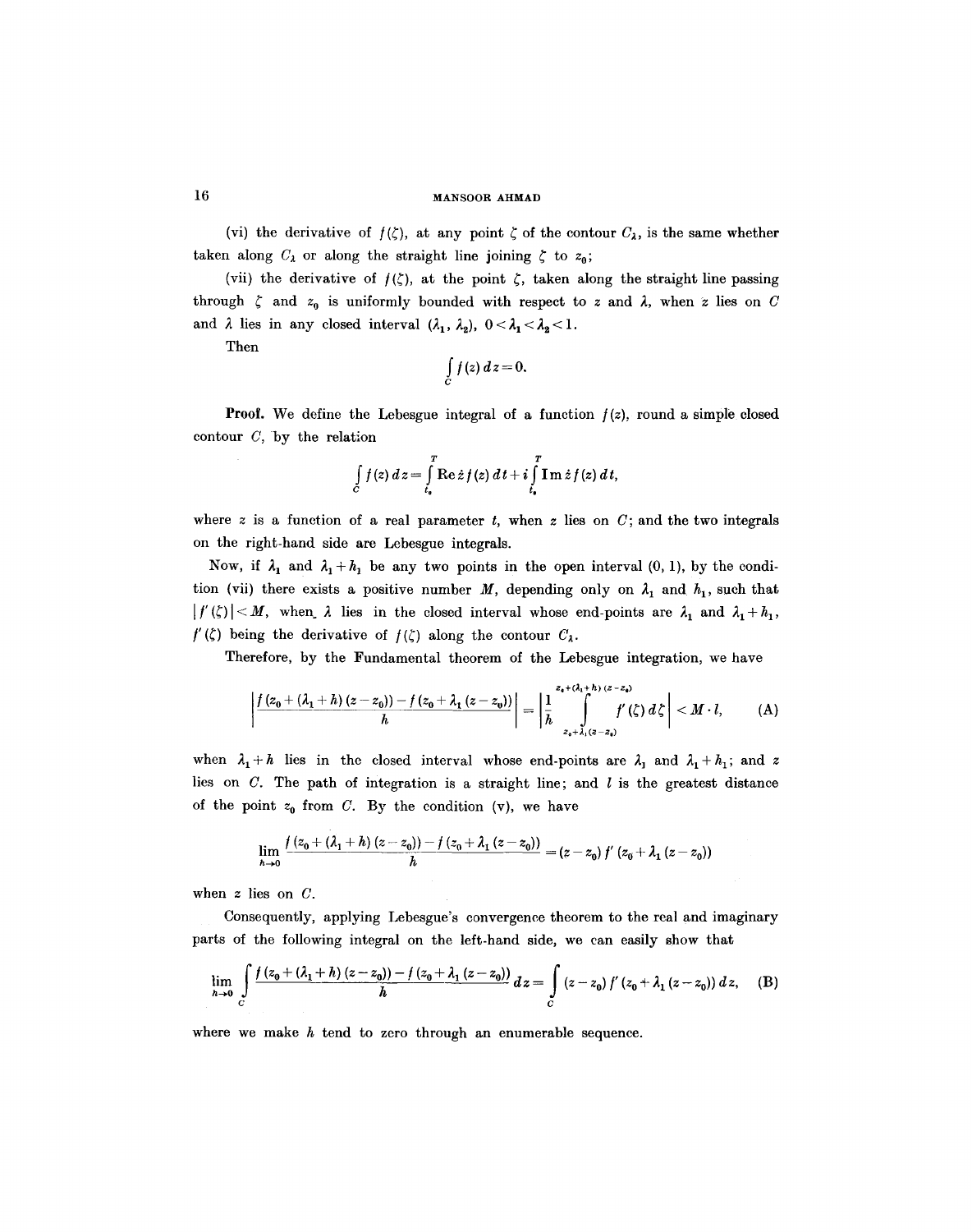Also, by the relation (A), we have

$$
\lim_{h \to 0} \int_C f(z_0 + (\lambda_1 + h) (z - z_0)) dz = \int_C f(z_0 + \lambda_1 (z - z_0)) dz.
$$
 (C)

Now, let

$$
\psi(\lambda) = \int\limits_C \lambda f(z_0 + \lambda (z - z_0)) dz,
$$

where  $0 < \lambda < 1$ ; and the left-hand side is a Lebesgue integral.

Combining (B) and (D), we have

$$
\psi'( \lambda_1 ) = \lim_{h \to 0} \frac{\psi(\lambda_1 + h) - \psi(\lambda_1)}{h} = \int_{C} \left\{ f(z_0 + \lambda_1 (z - z_0)) + \lambda_1 (z - z_0) f'(z_0 + \lambda_1 (z - z_0)) \right\} dz
$$

$$
= \frac{1}{\lambda_1} \int_{C_{\lambda_1}} \left\{ f(\zeta) + (\zeta - z_0) f'(\zeta) \right\} d\zeta,
$$

where  $\zeta$  lies on  $C_{\lambda}$ .

But the inequality  $|f'(\zeta)| < M$  holds at all points of  $C_{\lambda_i}$ ; and  $f(\zeta)$  is continuous along  $C_{\lambda_i}$ , therefore by the Fundamental theorem of the Lebesgue integration, we have

$$
\psi'(\lambda_1) = \frac{1}{\lambda_1} \cdot \int_{\lambda_1} \{f(\zeta) + (\zeta - z_0) f'(\zeta)\} d\zeta
$$
  
=  $\frac{1}{\lambda_1} \cdot \int_{C_{\lambda_1}} \frac{d}{d\zeta} \{(\zeta - z_0) f(\zeta)\} d\zeta$   
=  $\frac{1}{\lambda_1} \cdot [(\zeta - z_0) f(\zeta)]_{C_{\lambda_1}}$   
= 0.

 $\sim 10^7$ 

 $\bar{\omega}$ 

Proving thereby that the derivative  $\psi'(\lambda)$  of the function  $\psi(\lambda)$  vanishes, when  $0 < \lambda < 1$ . Therefore  $\psi(\lambda)$  is independent of  $\lambda$ .

By the conditions (iii) and (iv) and by Lebesgue's convergence theorem, we can very easily prove that  $\psi(\lambda)$  is continuous at the points  $\lambda=0$  and  $\lambda=1$ . But  $\psi(0)$  is zero; and hence

$$
\int\limits_C f(z)\,dz=0.
$$

2. If r and  $r_{\lambda}$  be a pair of corresponding arcs of the contours C and  $C_{\lambda}$  respectively; and if  $f(z)$  satisfy all the conditions of § 1, with respect to the similar 2- 543809. *Acta Mathematica.* 93. Imprim6 le 7 mai 1955.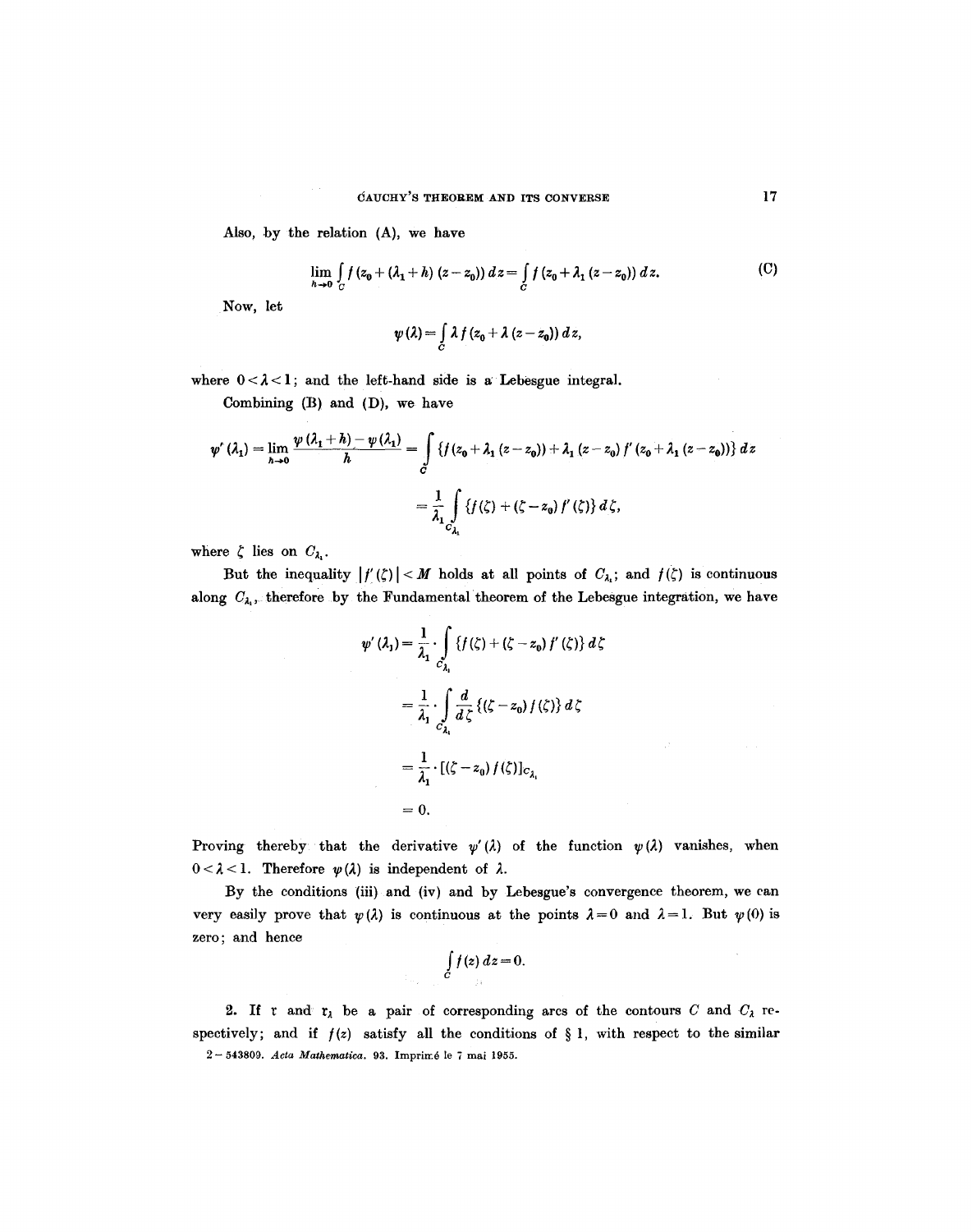### **18 MANSOOR AHMAD**

contours  $r_\lambda$ ,  $\lambda_1 \leq \lambda \leq 1$ ; and the segments of straight lines drawn from  $z_0$ , which lie between r and  $r_{\lambda_i}$ , then

$$
\int\limits_{\Delta} f(z) dz = 0,
$$

where  $\Delta$  is the closed contour formed by r,  $r_{\lambda_1}$  and the segments of straight lines, joining the corresponding end-points of r and  $r_{\lambda_i}$ .

**Proof.** Let  $a$  and  $b$  be the end-points of  $r$ ; and let

$$
\psi(\lambda) = \int\limits_{\tau} \lambda f(z_0 + \lambda (z - z_0)) dz,
$$

where  $\lambda_1 \leq \lambda \leq 1$ .

Replacing  $C$  by  $r$  in (B) and (C) of  $\S 1$ , we have

$$
\begin{aligned} \psi' \left( \lambda \right) &= \frac{1}{\lambda} \cdot \left[ \left( \zeta - z_0 \right) f \left( \zeta \right) \right]_{\mathfrak{k}_{\lambda}} \\ &= \left( b - z_0 \right) f \left( z_0 + \lambda \left( b - z_0 \right) \right) - \left( a - z_0 \right) f \left( z_0 + \lambda \left( a - z_0 \right) \right), \end{aligned}
$$

where  $\lambda_1 < \lambda < 1$ .

Integrating each side of this relation, between the limits  $\lambda_1$  and 1, we get

$$
\psi(1) - \psi(\lambda_1) = \int_{\lambda_1}^{1} (b - z_0) f(z_0 + \lambda (b - z_0)) d\lambda - \int_{\lambda_1}^{1} (a - z_0) f(z_0 + \lambda (a - z_0)) d\lambda
$$
  
= 
$$
\int_{b_1}^{b} f(z) dz - \int_{a_1}^{a} f(z) dz,
$$

where  $a_1$  and  $b_1$  are the end-points of  $r_{\lambda_i}$ ; and the last two integrals are taken along segments of straight lines drawn from  $z_0$ .

Hence we have

$$
\int_{\Delta} f(z) dz = \int_{\tau} f(z) dz - \int_{b_1}^{b} f(z) dz - \int_{\tau_{\lambda_1}} f(z) dz + \int_{a_1}^{a} f(z) dz
$$
  
= 0.

3. If a function  $f(z)$  satisfy all the conditions of § 1, with respect to a simple closed contour C; and if  $\alpha$  be any point within C other than the central point  $z_0$ , then

$$
f(\alpha) = \frac{1}{2 \pi i} \int\limits_C \frac{f(z) \; dz}{z - \alpha} \, ,
$$

where  $f(x)$  is the value of  $f(z)$ , at the point  $\alpha$ , as defined in § 1.

**Proof.** Let us suppose that the point  $\alpha$  lies on a similar contour  $C_{\lambda_1}$ . Consider the following figure: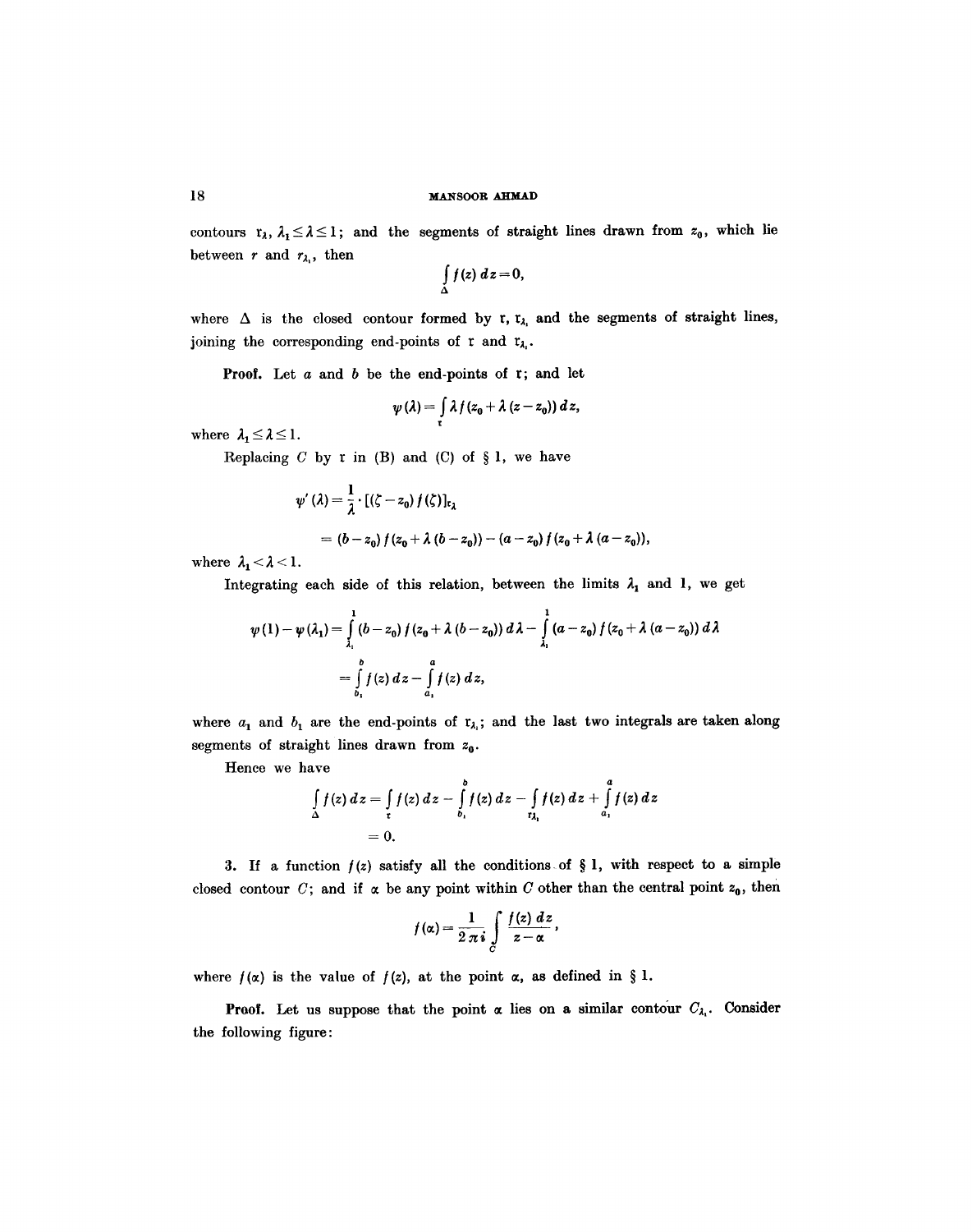CAUCHY'S THEOREM AND ITS CONVERSE 19



Let L' and L" denote the arcs of  $C_{\lambda'}$  and  $C_{\lambda''}$  respectively, which join  $\zeta'_1$  to  $\zeta'_2$ ; and  $\zeta_1''$  to  $\zeta_2''$ ; and let r' and r'' denote the remaining portions of  $C_{\lambda'}$  and  $C_{\lambda''}$  respectively. Let  $R_1$  and  $R_2$  be the segments of straight lines joining  $\zeta_1'$  to  $\zeta_1''$  and  $\zeta_2'$  to  $\zeta_2''$ , respectively.

Now, if 
$$
F(z) = \frac{f(z) - f(\alpha)}{z - \alpha}
$$
, by § 2, we have  
\n
$$
\int_{\mathbf{r}'} F(z) dz - \int_{\mathbf{r}'} F(z) dz = \int_{R_1} F(z) dz - \int_{R_1} F(z) dz.
$$
\n  
\nreference  
\n
$$
\int_{C_{\lambda'}} F(z) dz - \int_{C_{\lambda'}} F(z) dz = \int_{\Delta} F(z) dz,
$$
\n(D)

Ther

where  $\Delta$  denotes the closed contour formed by *L'*, *L''*,  $R_1$  and  $R_2$ .

Let  $\Delta$ ,  $\Delta_1$ ,  $\Delta_2$ , ...  $\Delta_n$ , ... be a sequence of closed contours, each contained in its predecessor, such that every one of them contains  $\alpha$ ; and is formed by the arcs of similar contours  $C_{\lambda}$ ; and the segments of straight lines drawn from  $z_0$ . Let us assume that the second derivative of  $f(\zeta)$  exists along every contour of the sequence  $\Delta$ ,  $\Delta$ <sub>1</sub>,  $\Delta$ <sub>2</sub>, ..., at every point of it; and is uniformly bounded with respect to z and  $\lambda$ , when z lies on an arc of C joining  $z_1$  and  $z_2$ ; and  $\lambda$  lies in the closed interval  $(\lambda', \lambda'')$ .

Integrating by parts, we have

$$
\int\limits_{\Delta} F(z) dz = \left[ \left\{ f(z) - f(\alpha) - (z - \alpha) f'(z) \right\} \log (z - \alpha) \right]_{\Delta} + \int\limits_{\Delta} f''(z) \left\{ (z - \alpha) \log (z - \alpha) - (z - \alpha) \right\} dz.
$$

In the last equation, the integrated part becomes

$$
2\pi i\left[f(z)-f(\alpha)-(z-\alpha)f'(z)\right]_{\Delta}.
$$

Here the second term in the bracket tends to zero, since  $f'(z)$  is bounded.

The first term tends to zero if, in evaluating the variation of the integrated part, the initial point of  $\Delta$  is taken to be a point where the contour  $C_{\lambda_1}$  or the straight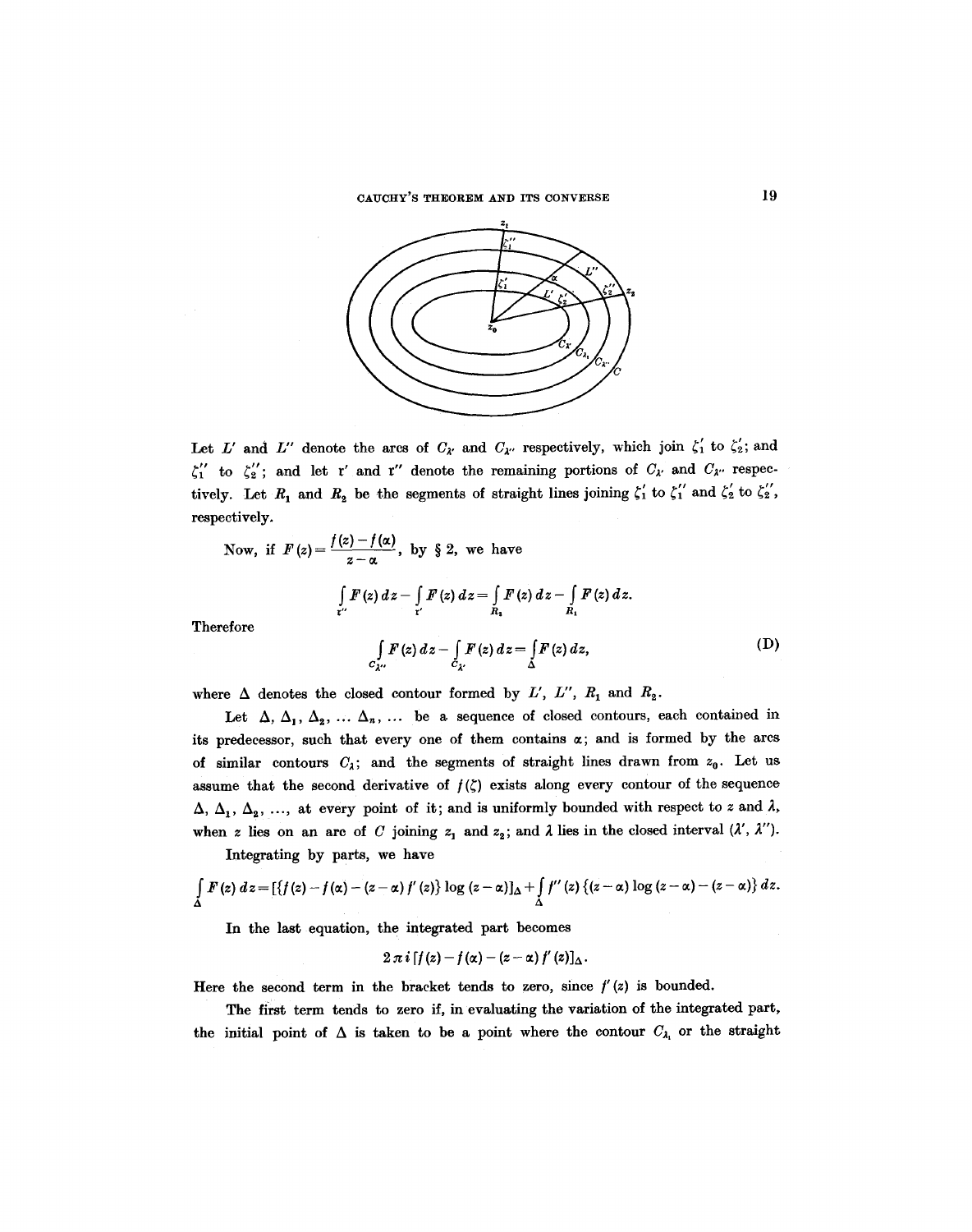line through  $z_0$  and  $\alpha$  cuts  $\Delta$ . This is possible because the second integral in the equation tends to zero independently of the initial point, in virtue of the hypothesis on  $f''(z)$ .

We have thus shown that

$$
\int_{\Delta} F(z) dz \to 0, \tag{E}
$$

when we make  $z_1$  tend to  $z_2$ ; and each of  $\lambda'$  and  $\lambda''$  tend to  $\lambda_1$ , by taking the sequence of contours  $\Delta$ ,  $\Delta_1$ ,  $\Delta_2$ , ....

Now, by the method of  $\S 1$ , we can prove that the function

$$
\psi(\lambda) = \int\limits_C \lambda F(z_0 + \lambda (z - z_0)) dz
$$

is independent of  $\lambda$ , when  $0 \leq \lambda < \lambda_1$ ; and also when  $\lambda_1 < \lambda \leq 1$ . But, by (D) and (E),  $\psi(\lambda)$  is continuous for  $\lambda = \lambda_1$ ; therefore  $\psi(\lambda)$  is constant in the closed interval (0, 1). Proving thereby that

$$
\psi(1) = \int\limits_{C} \frac{f(z) - f(\alpha)}{z - \alpha} dz = 0.
$$

Hence

$$
f(\alpha) = \frac{1}{2 \pi i} \int\limits_C \frac{f(z) dz}{z - \alpha}.
$$

We can easily deduce from this formula that

$$
f^{n}(\alpha) = \frac{\ln}{2 \pi i} \int\limits_{C} \frac{f(z) dz}{(z-\alpha)^{n+1}},
$$

when  $f^{n}(x)$  is the *n*th derivative of  $f(z)$  at  $\alpha$ ; and this derivative is independent of the path along which it is taken.

We, now, prove that it is unnecessary to assume the existence and the uniform boundedness of the second derivative of */(z).* 

Z Let  $\varphi(z) = \int f(z) dz$ , where  $f(z)$  satisfies all the conditions of § 1 with respect to C; and the path of integration is the straight line joining  $z_0$  and z. If  $\zeta_1$  and  $\zeta_2$ be any pair of points lying on a contour  $C_{\lambda}$ , by § 2, we have

$$
\lim_{\zeta_1 \to \zeta_1} \frac{\varphi(\zeta_2) - \varphi(\zeta_1)}{\zeta_2 - \zeta_1} = \lim_{\zeta_1 \to \zeta_1} \frac{\int_{\zeta_1}^{\zeta_1} f(\zeta) d\zeta}{\zeta_2 - \zeta_1}
$$

$$
= f(\zeta_1),
$$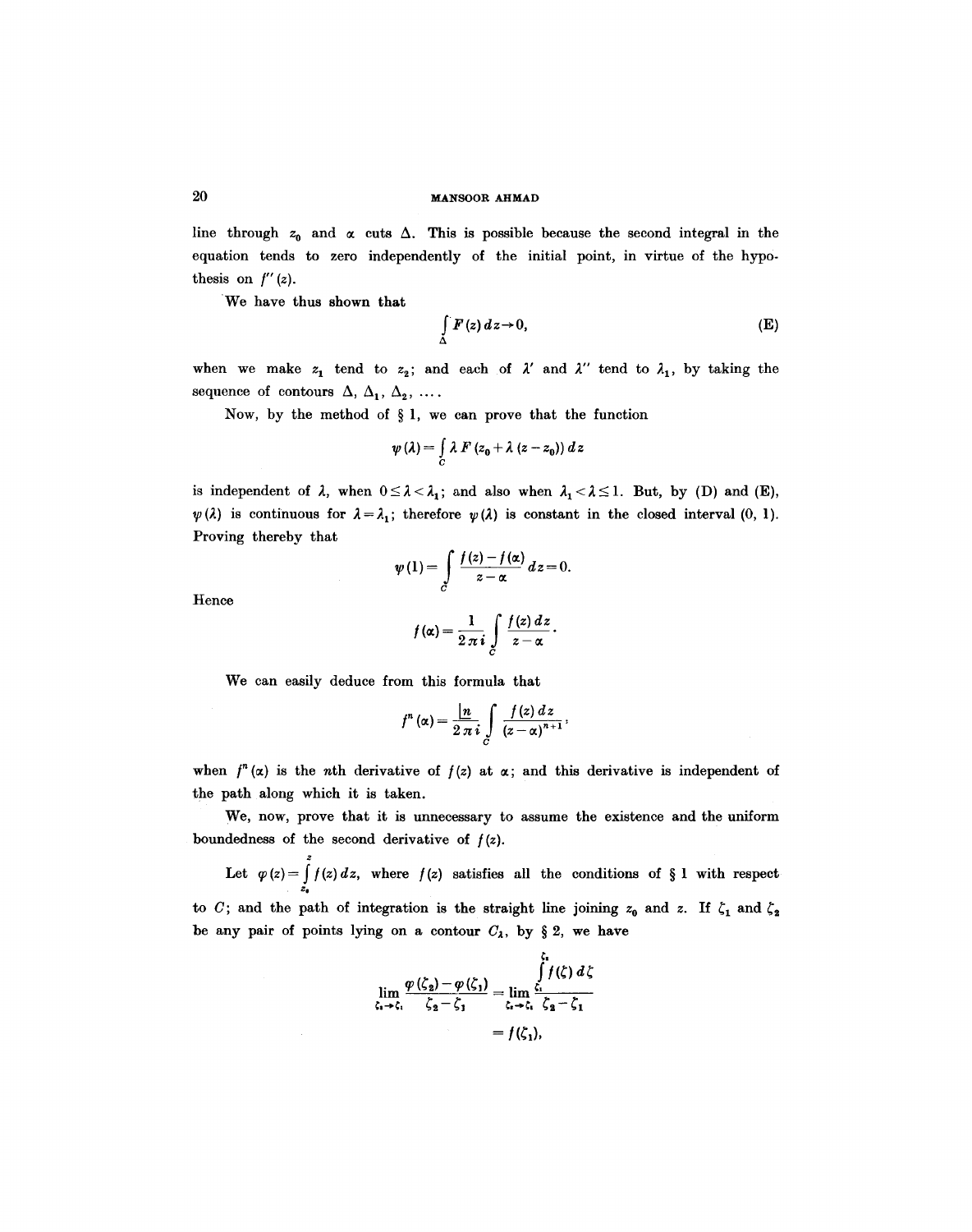where the integral on the right-hand side is taken along an arc of  $C<sub>A</sub>$ , whose endpoints are  $\zeta_1$  and  $\zeta_2$ . Therefore, the function  $\varphi(z)$  satisfies all the conditions of § 1. The second derivative  $\varphi''(\zeta)$  of  $\varphi(\zeta)$  at any point  $\zeta$  of the contour  $C_{\lambda}$ , exists along  $C_4$ ; and is equal to its second derivative along the straight line passing through  $\zeta$ and  $z_0$ . Since  $\varphi''(\zeta) = f'(\zeta), \varphi''(\zeta)$  is uniformly bounded with respect to z and  $\lambda$ , when z lies on C; and  $\lambda$  lies in any closed interval  $(\lambda_1, \lambda_2)$ ,  $0 < \lambda_1 < \lambda_2 < 1$ .

Consequently, if  $\alpha$  lies within  $C_{\lambda}$ ,  $0 < \lambda < 1$ , we have

$$
\varphi'(\alpha) = \frac{1}{2\pi i} \int\limits_{C_2} \frac{\varphi(z)\,dz}{(z-\alpha)^2},
$$

where  $\varphi'(\alpha)$  denotes the derivative of  $\varphi(z)$ , at the point  $\alpha$ . Proving thereby that

$$
f(\alpha) = \frac{1}{2\pi i} \int\limits_{C_{\lambda}} \frac{f(z) dz}{z - \alpha}.
$$

Hence, making  $\lambda$  tend to unity, we have

$$
f(\alpha) = \frac{1}{2 \pi i} \int\limits_C \frac{f(z) \, dz}{z - \alpha} \, .
$$

**Corollary 1.** If  $f(z)$  satisfies all the conditions of § 1, with respect to a simple closed contour C which has a central point  $z_0$ ; and if  $f(z)$  has got the value  $f(z_0)$ at the point  $z_0$ , then

$$
f(z_0) = \frac{1}{2\pi i} \int\limits_C \frac{f(z)\,dz}{z - z_0}
$$

and

$$
f^{n}(z_{0}) = \frac{\ln}{2 \pi i} \int\limits_{C} \frac{f(z) dz}{(z - z_{0})^{n+1}},
$$

where  $f^{n}(z_0)$  denotes the nth derivative of  $f(z)$  at the point  $z_0$  taken along any path.

**Proof.** If  $\alpha$  be any point within C other than  $z_0$ , then by § 3, we have

$$
f(\alpha) = \frac{1}{2\pi i} \int\limits_C \frac{f(z) dz}{z-\alpha}.
$$

Now, making  $\alpha$  tend to  $z_0$ , along the straight line passing through  $\alpha$  and  $z_0$ , we obtain the first formula; and the second formula is easily deducible from this.

Corollary 2. If  $f(z)$  satisfies all the conditions of § 1, with respect to a simple closed contour C which has a central point  $z_0$ , then  $f(z)$  is an analytic function of z, regular within C.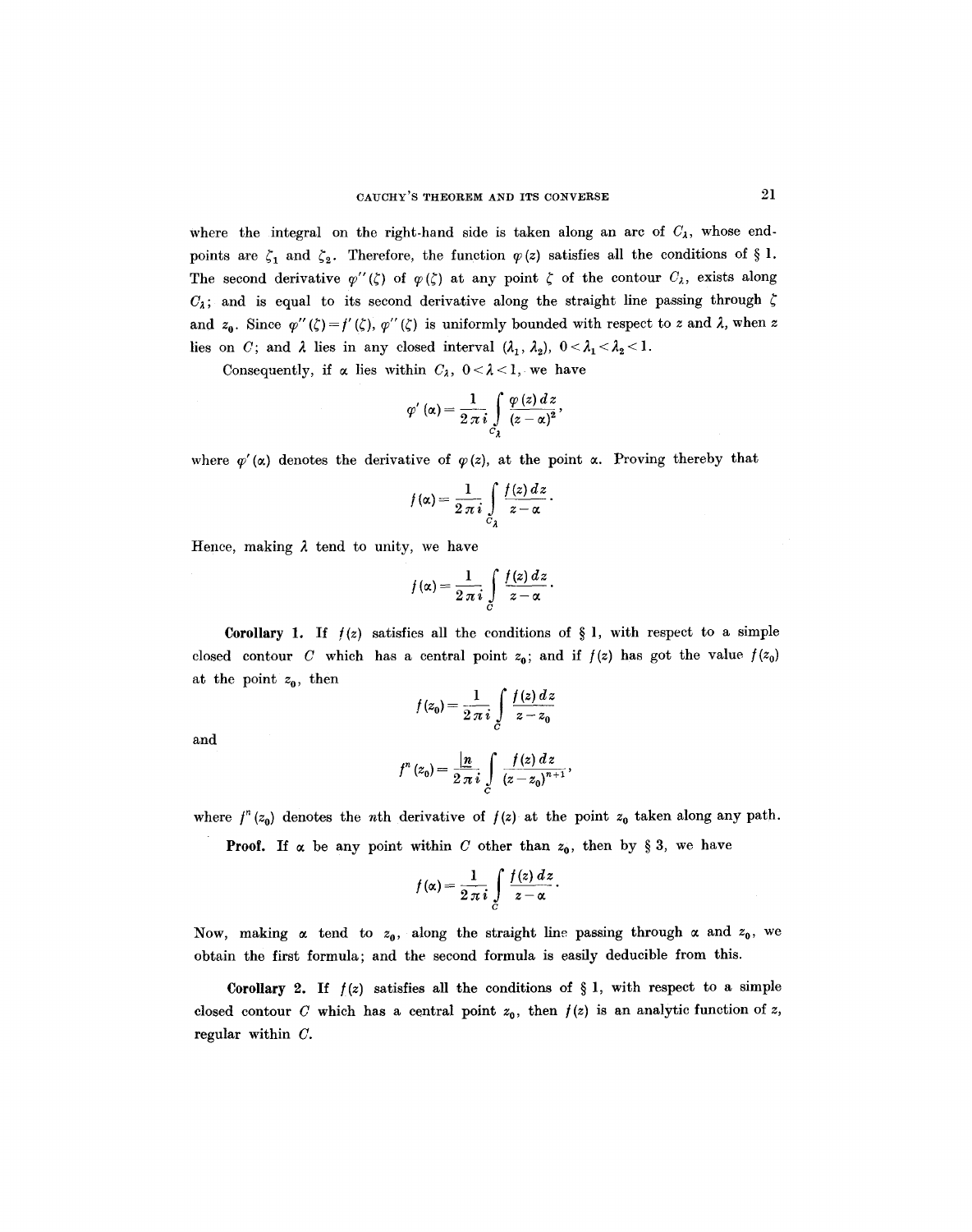### 22 MANS00R AHMAD

4. Let us suppose that a function  $f(z)$  satisfies the following conditions:

(i)  $f(z)$  is continuous along every straight line joining any point z of a simple closed contour C to its central point  $z_0$ , at every point of the straight line, save possibly at its end-point z;

(ii)  $f(z)$  is one-valued and continuous along every similar contour  $C_{\lambda}$ ;

(iii) the integral of  $f(z)$ , round every contour formed by an arc of any contour  $C_{\lambda}$  and the straight lines joining the end-points of the arc to  $z_0$ , vanishes;

(iv) the maximum-modulus of  $f(\zeta)$  on  $C_{\lambda}$  is bounded in every closed interval  $(\lambda_1, \lambda_2)$ , where  $0 < \lambda_1 < \lambda_2 < 1$ . Then  $f(z)$  is regular within C.

**Proof.** Let  $\varphi(z)$  be a function of z, defined by the relation

$$
\varphi(z) = \int\limits_{z_0}^{z} f(z) dz,
$$

where the path of integration is the straight line joining  $z_0$  and z.

By hypothesis, we can easily show that the function  $\varphi(z)$  is one-valued and continuous along every similar contour  $C_{\lambda}$ ; and also along every straight line joining  $z_0$  to any point z of the contour  $C_{\lambda}$ .

Also, if  $z_1$  and  $z_2$  be any two points of a contour  $C_\lambda$ , then, by hypothesis, we have

$$
\frac{\varphi(z_2)-\varphi(z_1)}{z_2-z_1}=\frac{\int\limits_{z_1}^{z_1}f(z)\,dz}{z_2-z_1},
$$

where the integral on the right-hand side is taken along an arc of  $C_{\lambda}$  whose endpoints are  $z_1$  and  $z_2$ .

Consequently, we have

$$
\varphi'(z_1) = \lim_{z_1 \to z_1} \frac{\varphi(z_2) - \varphi(z_1)}{z_2 - z_1} = f(z_1).
$$

Proving thereby that the derivative of  $\varphi(z)$  at any point z of the contour  $C_{\lambda}$ , exists along  $C_{\lambda}$ ; and is equal to its derivative at the same point, taken along the straight line passing through  $z_0$  and z.

Moreover, by the condition (iv), the maximum-modulus of this derivative on  $C_{\lambda}$  is bounded in every closed interval  $(\lambda_1, \lambda_2)$ ,  $0 < \lambda_1 < \lambda_2 < 1$ .

We have thus shown that  $f(z)$  satisfies all the conditions of § 1, with respect to  $C$ . Hence, by Corollary 2,  $f(z)$  is regular within  $C$ .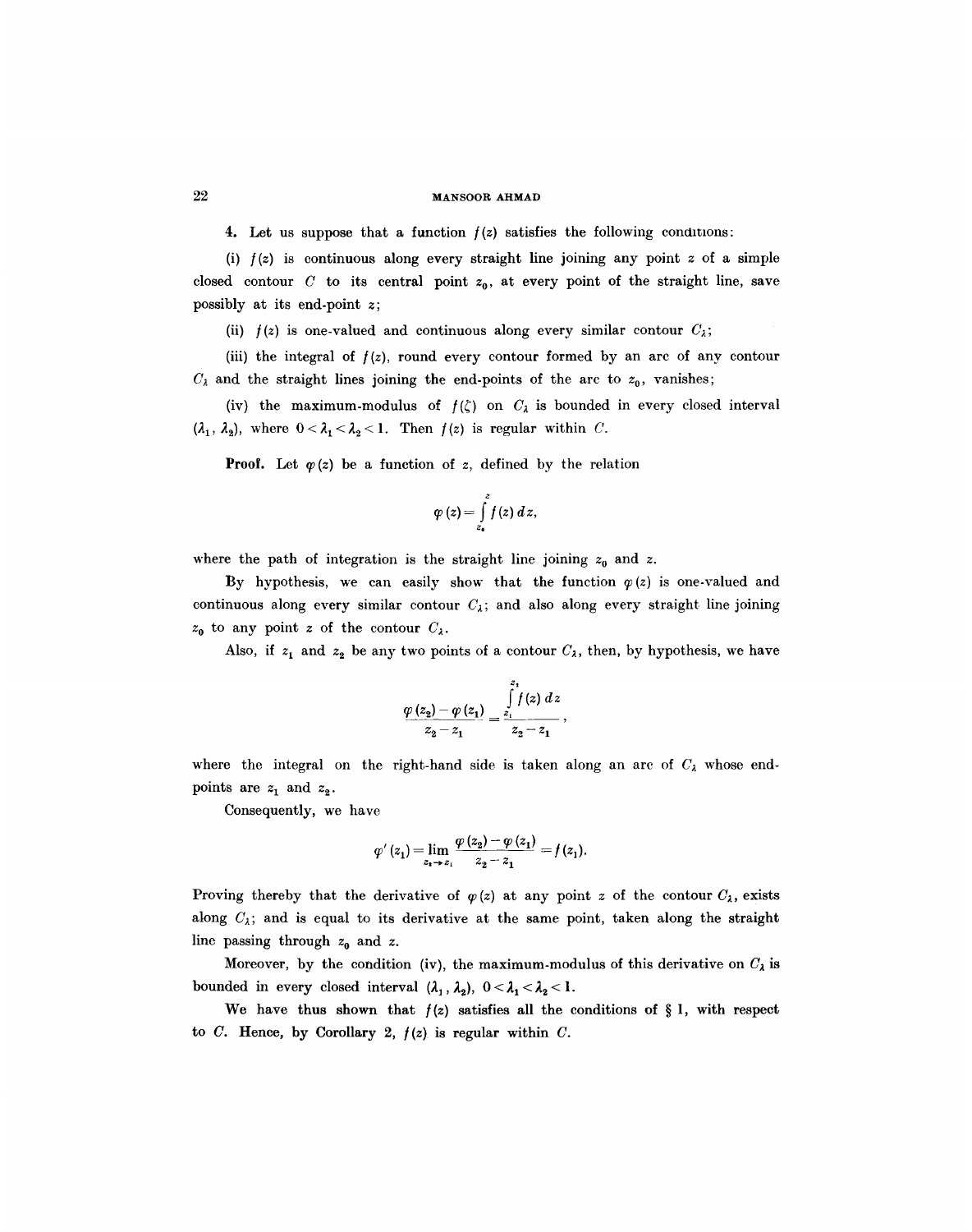**5.** If  $f(z)$  satisfies all the conditions of § 1, except (vii), and if  $f(z)$  is bounded in the open domain enclosed by  $C$ , then

$$
\int\limits_C f(z)\,dz=0.
$$

**Proof.** Let  $\lambda$  and  $\lambda + h_n$  be any two points of the open interval  $(0, 1)$ ; and let z be a function of a real parameter t,  $t_0 \le t \le T$ , when z lies on C.

Consider the function

$$
\varphi_n(\lambda, t) = \left| \frac{f(z_0 + (\lambda + h_n)(z - z_0)) - f(z_0 + \lambda (z - z_0))}{h_n} \right|.
$$

The function  $\varphi_n (\lambda, t)$  may be expressed by  $\nu (\lambda, t, \eta)$ , a function of the three variables  $\lambda$ ,  $t$ ,  $\eta$ , where  $\eta = \frac{1}{n}$ . The function  $\nu (\lambda, t, \eta)$  is in the first instance defined only for values of  $\eta$ , of the form  $\frac{1}{n}$ , but it may be extended to the case in which  $\eta$  has all values in the interval  $0 < \eta \leq 1$ , by such a rule as that, when  $\eta$  is in the interval  $\left(\frac{1}{n+1},\frac{1}{n}\right)$ 

$$
\nu(\lambda, t, \eta) = \nu\left(\lambda, t, \frac{1}{n}\right) + \frac{\frac{1}{n} - \frac{1}{\eta}}{\frac{1}{n} - \frac{1}{n+1}} \left\{\nu\left(\lambda, t, \frac{1}{n+1}\right) - \nu\left(\lambda, t, \frac{1}{n}\right)\right\}.
$$

The function  $\nu(\lambda, t, \eta)$ , so defined for the three-dimensional set of points  $0 < \lambda < 1$ ,  $t_0 \le t \le T$  and  $0 < \eta \le 1$  is, everywhere continuous with respect to each variable. Therefore, by a theorem of Baire ([1], p. 422, ex. 2) there must be points in every domain lying in the plane  $\eta = 0$ , at which  $\nu(\lambda, t, \eta)$  is continuous with respect to  $(\lambda, t, \eta)$ ; and therefore with respect to  $(\lambda, t)$ . Consequently  $\left|f'(z_0 + \lambda (z - z_0))\right|$ , which is  $\lim_{\eta \to 0} \nu (\lambda, t, \eta)$ , is point-wise discontinuous with respect to  $(\lambda, t)$ . It follows that the points of infinite discontinuity of the derivative  $f'(\zeta)$  of  $f(\zeta)$  at any point  $\zeta$  of the contour  $C_{\lambda}$ , taken along  $C_{\lambda}$ , form a set which is non-dense in the open domain bounded by the contour C.

Now, if a be any point within C, which is not an infinite discontinuity of  $f'(z)$ , there exists a closed contour  $\Delta$  of the same form as that of § 2, such that no point of infinite discontinuity of  $f'(\zeta)$  lies within or on it; and a is an interior point of it. z

Let  $\varphi(z) = f(z) dz$ , where b is a fixed point within  $\Delta$ , z is any point within b or on it; and the integral is taken along a path which consists of two parts: (i) the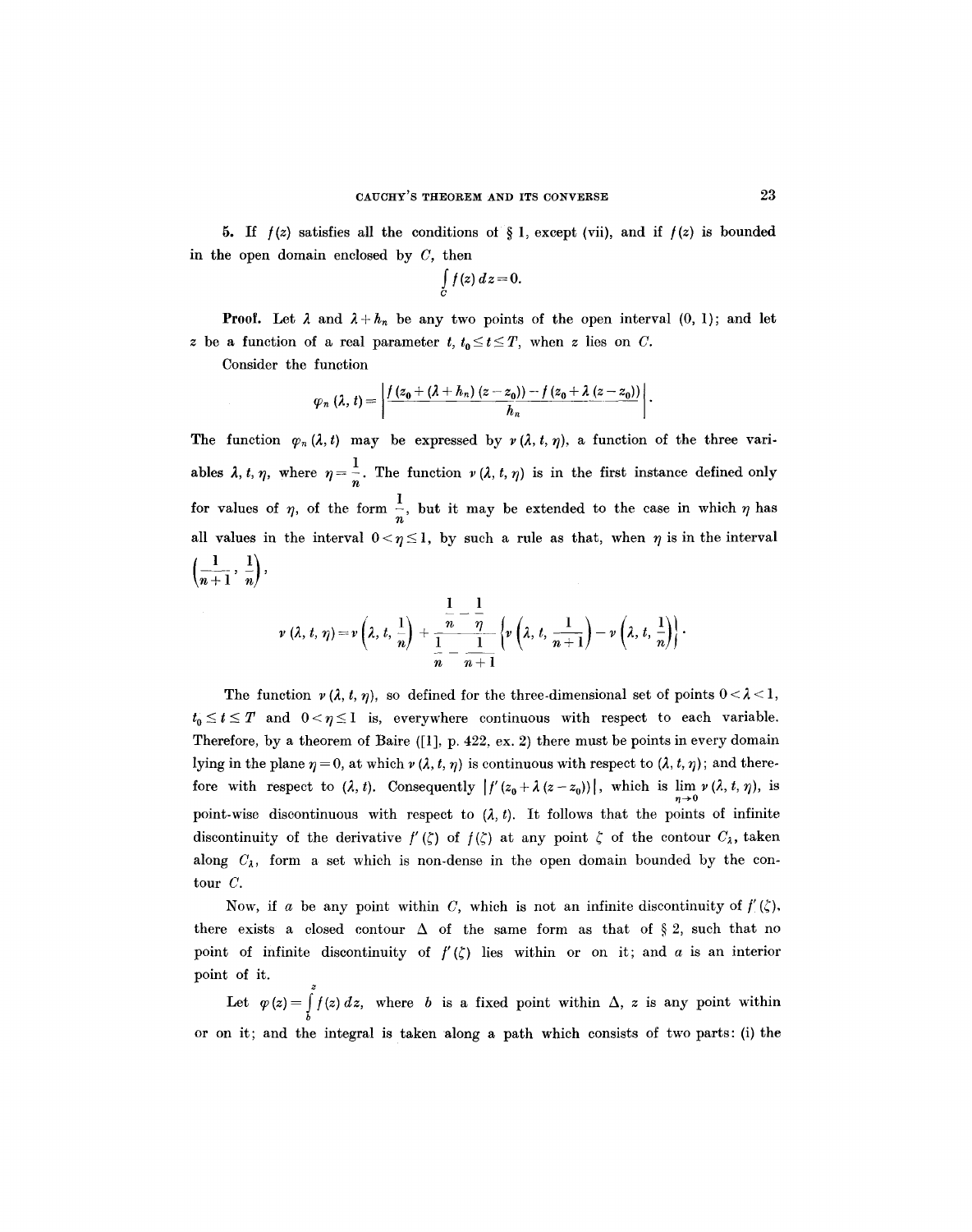### 24 MANSOOR AHMAD

segment of the straight line drawn from  $z_0$  through b, joining b to the point  $z_1$  where this straight line intersects the contour  $C_{\lambda}$  on which z lies; and (ii) the arc of the contour  $C_{\lambda}$ , lying inside  $\Delta$ , whose end-points are z and  $z_1$ .

If  $\zeta_1$  and  $\zeta_2$  be any two points within or on  $\Delta$ , lying on the same straight line through  $z_0$ , then by § 2, we have

$$
\lim_{\zeta_1 \to \zeta_1} \frac{\varphi(\zeta_2) - \varphi(\zeta_1)}{\zeta_2 - \zeta_1} = \lim_{\zeta_1 \to \zeta_1} \frac{\int_{\zeta_1}^{z_1} f(\zeta) d\zeta}{\zeta_2 - \zeta_1}
$$

$$
= f(\zeta_1),
$$

where the integral on the right-hand side is taken along the straight line.

Also, if  $\zeta_1$  and  $\zeta_2$  lie on the same contour  $C_\lambda$ , by the definition of  $\varphi(z)$ , we have

$$
\lim_{\zeta_2 \to \zeta_1} \frac{\varphi(\zeta_2) - \varphi(\zeta_1)}{\zeta_2 - \zeta_1} = \lim_{\zeta_2 \to \zeta_1} \frac{\int_{\zeta_1}^{\zeta_1} f(\zeta) d\zeta}{\zeta_2 - \zeta_1}
$$

$$
= f(\zeta_1),
$$

where the path of integration is an arc of  $C_{\lambda}$ .

Since  $f(z)$  is bounded in the closed domain enclosed by  $\Delta$ ,  $\varphi(z)$  satisfies all the conditions of  $\S 2$  with respect to  $\Delta$ . Moreover, the second derivative of  $\varphi(\zeta)$  at any point  $\zeta$  within or on  $\Delta$ , taken in the sense of § 1 along a path inside  $\Delta$ , is  $f'(\zeta)$  which is bounded. Therefore, by the method of § 3, we can easily prove that  $\varphi(z)$  is regular within  $\Delta$ . Consequently,  $f(z)$  is regular within  $\Delta$ .

We have thus proved that  $f(z)$  is regular in a neighbourhood of every point within *C,* with the possible exception of a non-dense set.

Let r be a closed contour formed by an arc of any contour  $C_{\lambda}$ ,  $0 < \lambda < 1$ , and the straight lines joining the end-points of the arc to  $z_0$ . The set of points within or on r, which are not infinite discontinuities of  $f'(\zeta)$ , is open. It can be covered by an enumerable set of closed contours  $\Delta$ .

Since no boundary point of  $\Delta$  is an infinite discontinuity of  $f'(\zeta)$ , the function  $f(z)$  can be continued analytically outside  $\Delta$ . We take a point on  $\Delta$  and draw a closed contour of the same form as  $\Delta$ , corresponding to this point. We then repeat the same process at the common boundary points of this contour and  $\Delta$ ; and so on. It .should be observed that, in this process of analytical continuation, isolated points or unclosed curves of infinite discontinuities of  $f'(\zeta)$  can not occur. For an endpoint of such a curve will be a singularity of the analytic function  $f'(z)$  and conse